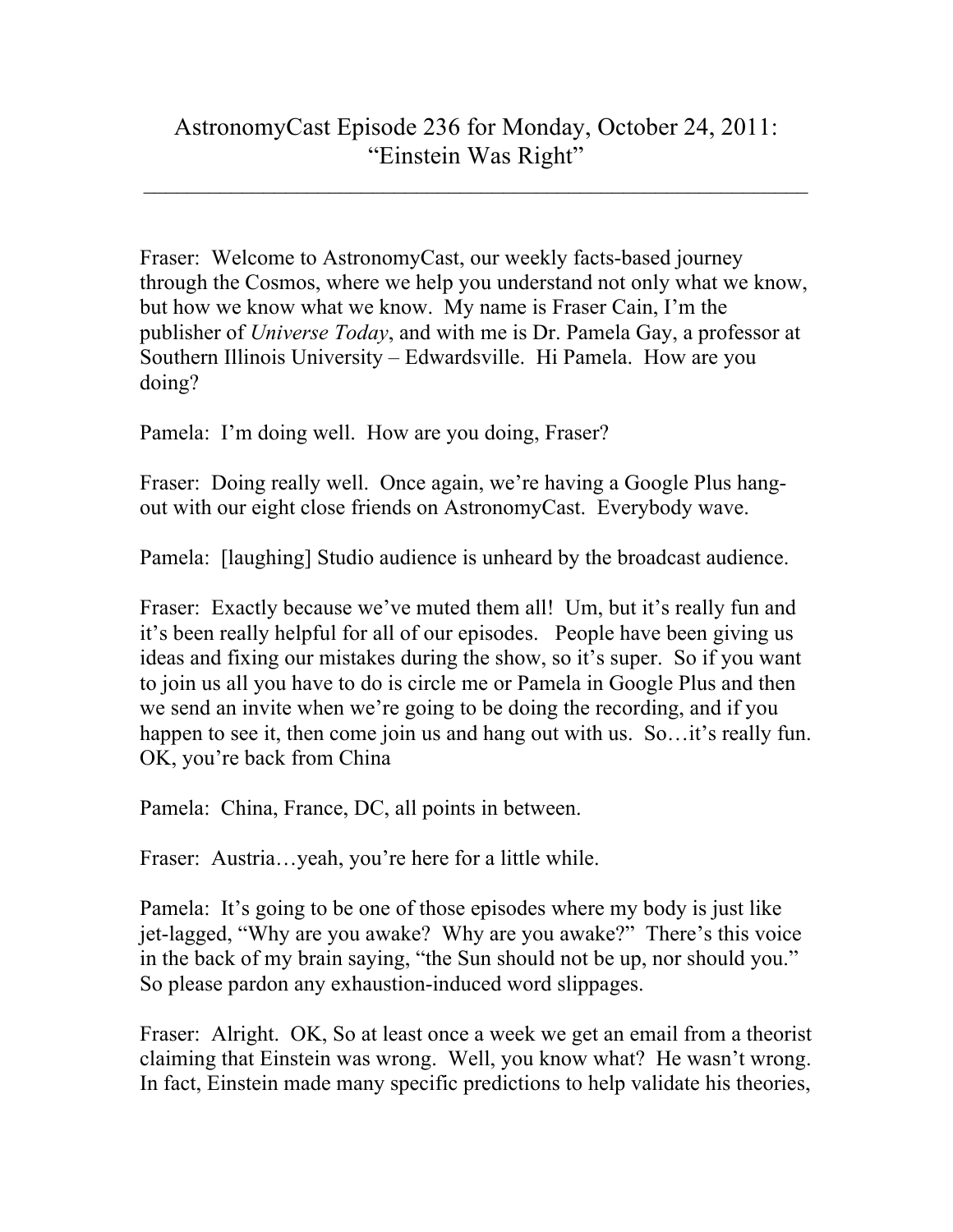and each time, experiments have shown that Einstein was right. In fact, some of his more controversial theories were only tested experimentally in the last few years. And before we get into this, there's a great website that you might want to check out by Steve from our tree lobsters, and it says waseinsteinwrong.com, and if you go there, you'll find out whether or not Einstein was wrong. It's…so let's talk about Einstein. So last show we talked about Einstein; we talked about his history and his life and his theories -- less about special relativity and general relativity because we've talked about that in the past, but we talked about a lot of his love life and how he moved around from university to university, but the really great thing about Einstein is his theories. So Einstein is one of these great examples where you can see science at work, where a scientist makes these predictions about how his or her theories predict the way that nature seems to work, and Einstein is one of these wonderful examples where you've got just prediction-experiment-prediction-experiment, and so what we wanted to do was talk about the different kinds of experiments that he did. We've got the ones for special relativity and general relativity, and each one of these experiments just, you know, he said if you go and check out this, you should probably see that, and the experimenters went out and did and found what he predicted and everything worked out great. So, let's talk about…let's start with special relativity, because that was sort of the first...

Pamela: It's where he started.

Fraser: It's where he started, and right away he upset all of physics with a bunch of crazy ideas, but made some concrete predictions, and this is the big difference. When the woo-woo crackpots send in their theories, you know, they're like, "Einstein was wrong!" but they don't actually include the predictions they make about why he was wrong and what we should see instead. You have to explain everything that's already been seen, plus you have to make some new predictions about...to show what's different or explain something that is unknown. I'm talking too much -- Pamela!

Pamela: [laughing] OK, so the best place to start is with the speed of light because everything that Einstein did sort of hung off of the basic idea that the speed of light is the same for all observers in all directions, and the easiest way to prove that is to take some sort of a light source that you'll be able to tell if something changed. So good coherent light source, something like a laser beam, something that's been made coherent by passing through the right set of lenses -- all of those things count. So take a coherent light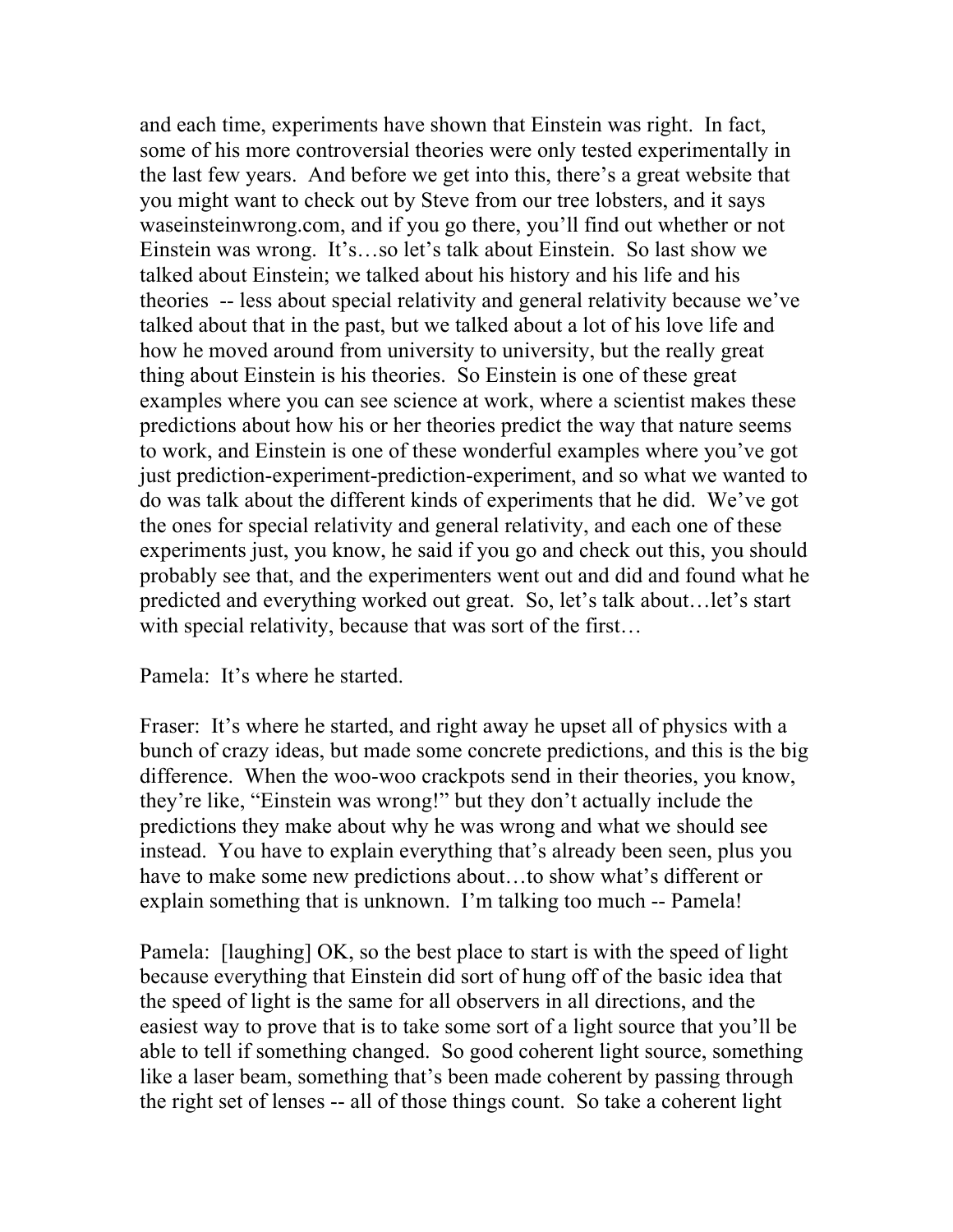source and split it. You can do this with a semi-silvered mirror so that half the light gets reflected and half the light passes through (this is how those one-way mirrors work). Now, if you split the light just right you can have some of the light go off in the direction of, say, the Earth's motion, some of the light go off perpendicular to that, and then you can recombine the light, and if the distances that the light should have traveled if we weren't moving are the same in both directions, and you measure that the light took the same type of travel in both directions even though the earth is moving, well, that starts to show that, well, the speed of light is constant irregardless of the motion of the person who's doing the measuring and doing the light sending off into space as well.

Fraser: Right, so can you give me then an example? So he made the prediction that light should move at the same speed no matter where it's coming from?

Pamela: Right, so the first experiment of its kind was the Michelson-Morley experiment, which predates Einstein, but then Einstein went on to basically say, 'Look, here's why it's going on: really there's no ether,' and every experiment that's been done since then shows over and over and over speed of light is the same for all observers.

Fraser: Right, so they did this experiment they shone this light through a mirror, it split up and the speed of light was the same for both people, *even though* one group was moving one way around the Earth (I guess *with* the motion of the Earth), and the other group was moving *against* the motion of the Earth.

Pamela: Right, so what you usually do is you shoot two beams: one in the direction of motion, one perpendicular to the direction of motion, recombine them; if the light combines you get pretty little interference fringes in the right way, you know everything's good. Now, the next thing that came out of special relativity is that since the speed of light is the same for everyone, time is not. So this is where we've had to do experiments of launching atomic clocks, of flying clocks around the planet -- all sorts of crazy things to show that, well, time does change.

Fraser: Right. So he made the prediction, then, that if light has to stay the same speed, then the thing that has to give is going to be time. So if you're moving faster, then you're going to experience time differently than a person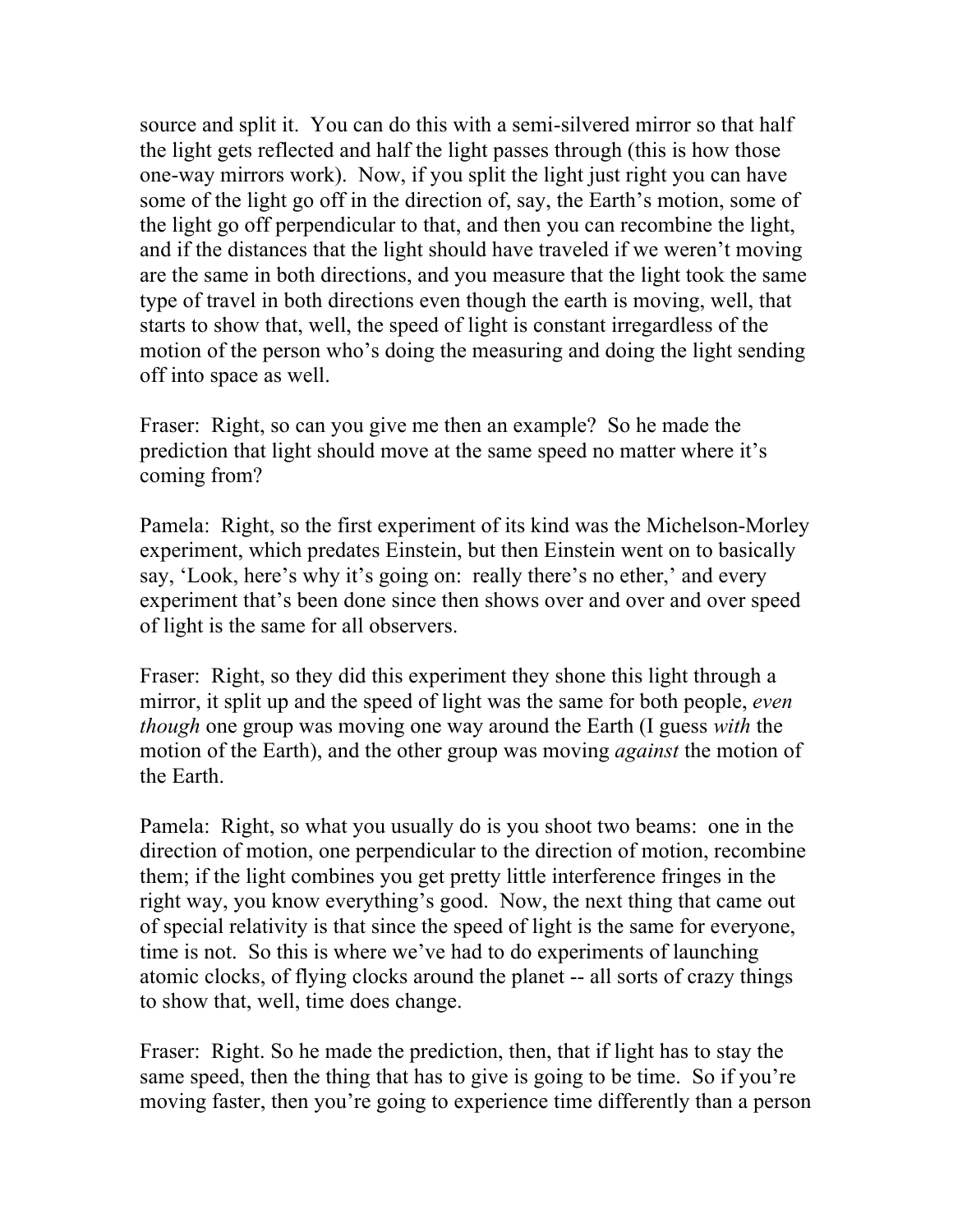who is moving slower compared to each other. And so the experiment that they ran was they had to fly these atomic clocks in airplanes and later on spacecraft, right?

Pamela: Right, and sure enough, the differences between the two clocks was exactly what was predicted. So yeah, we have the speed of time changes even though the speed of light does not.

Fraser: OK, that's prediction #2. Were there any more?

Pamela: Well, so then we also have the whole relativistic mass and energy problem. So this is the idea that  $E=mc^2 - now$ , that wasn't part of the original special relativity paper, but the idea that mass and energy come together started with special relativity and evolved as he detailed out the theory. And so here we have things like cyclotrons that accelerate particles to extremely high velocities and then collide them together. Now, when these collisions happen you end up with a burst of energy concentrated in a small place, and that energy very quickly condenses into particles. Now, the neat thing about the way this happens is the particles all have a given amount of mass. When you add up all the mass of the particles, that mass is greater than the rest mass of the particles that went in, so you might fling a couple of electrons, or a couple of protons at close to the speed of light and circles and circles and circles around the cyclotron, collide them together and the array of particles that come out weigh more than a proton at rest, an electron at rest, and when you try and figure, "well, where did all of that mass come from?" and you take into account the kinetic energy that was built up during the motion at close to the speed of light…the kinetic energy isn't a function of 1/2 mv2 like it would be if relativity didn't exist, but rather there's relativistic effects that increase the mass as the particle starts going closer and closer to the speed of light. So we see the relativistic increase in mass due to the speed; we see the  $E=mc^2$  all in these particles that come out of the collision.

Fraser: That's really cool. It's in the cyclotron that you're injecting energy from outside, and that energy is turning into mass in the collision.

Pamela: Yes.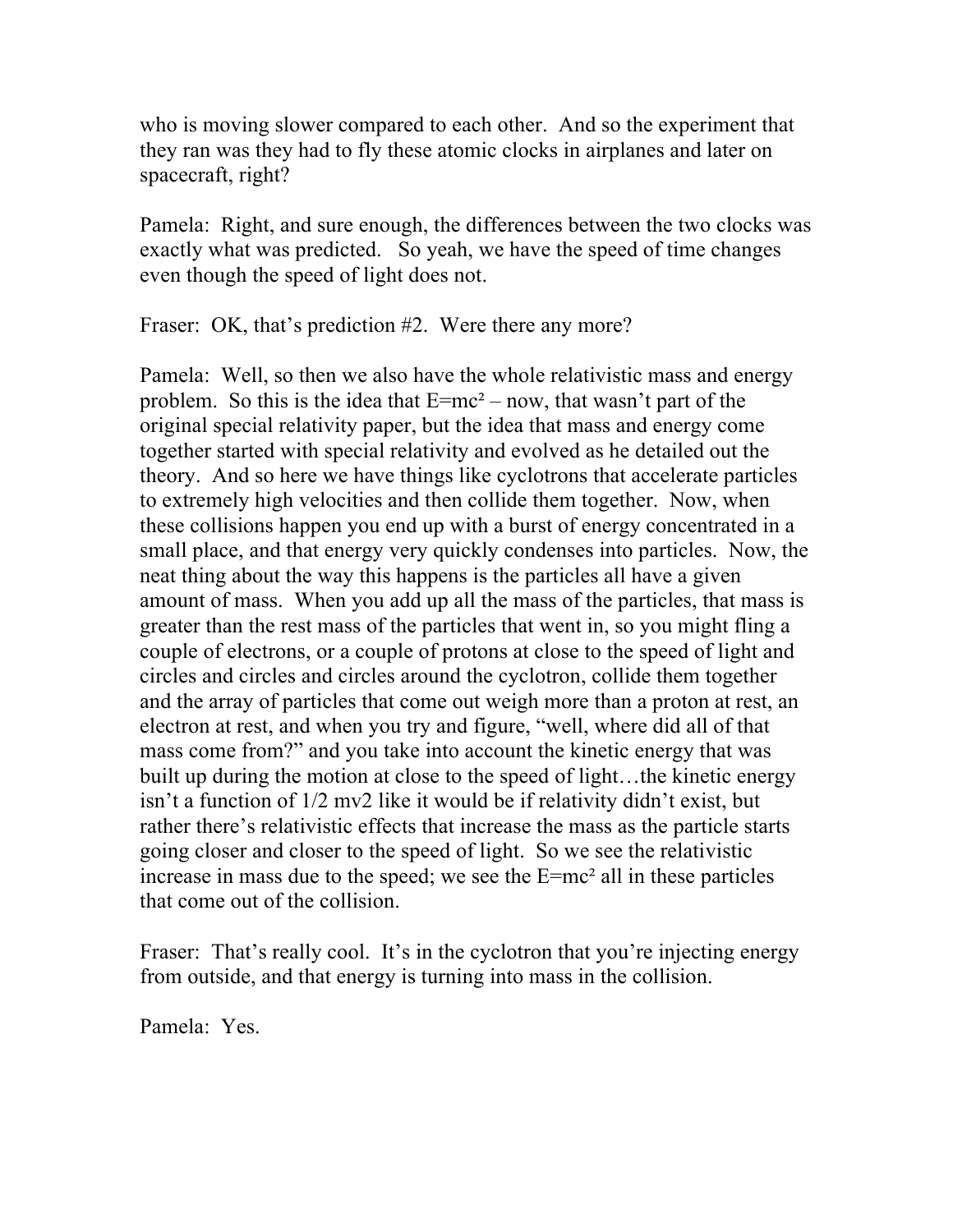Fraser: That's amazing. Yeah, and so he had made this prediction…I don't know did he predict? Did he say, "when you build particle accelerators, if you crash them together…?"

Pamela: For him it was a matter of if you take a mass, any mass, and you accelerate it to closer and closer to the speed of light, what you're going to see is the apparent mass of the object increases, the relativistic mass of the object increases.

Fraser: Yeah.

Pamela: So then, we saw that when we started actually well using cyclotrons to accelerate things to close to the speed of light.

Fraser: That's really cool. OK, so just to clarify then, we've got three, so were there any more? Sorry, before I…were there any more?

Pamela: So we had time contraction, we had mass energy equivalence...

Fraser: Speed of light being the same...

Pamela: And the speed of light – those are really the key things for special relativity; those are the big factors that we have to deal with.

Fraser: OK, so that wraps up the predictions that he made for special relativity, but then really his greatest theory, the one that blew everyone's minds was general relativity, and this is what I said at the beginning of the show -- that he made some predictions with general relativity that astronomers haven't had the capability to test until just within the last five years. It's crazy!

Pamela: And we're still working at getting things totally at the level where everyone's like, "Yeah, yeah, yeah, OK…you proved it."

Fraser: "...Einstein was still right." OK, So let's run through some of the predictions that he made and try to put them in order of when they were able to do experiments to prove that they were true with general relativity.

Pamela: Well, the easiest one, in some ways, was the perihelion precession of Mercury.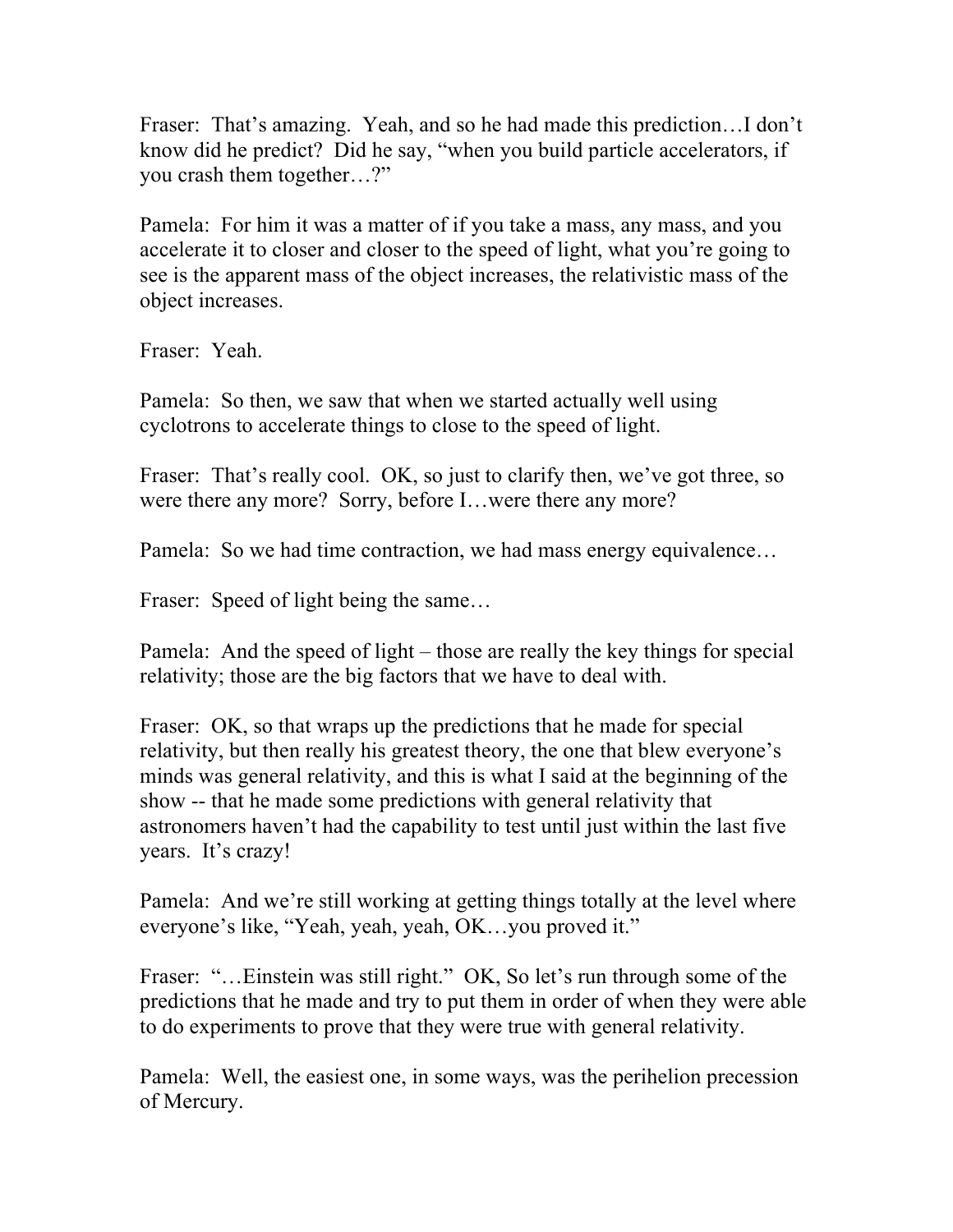Fraser: What? So what was going on?

Pamela: Lots of fancy words there, so….

Fraser: Fancy astronomy words...so what was going on with Mercury?

Pamela: So, with any orbiting object, according to Kepler and later Newton, orbits are ellipses (flattened circles to perfect circle -- somewhere in there) that have at the foci of the ellipse (Google ellipse, you'll see what I mean)… you have the star, the planet, whatever's being orbited. The perihelion is the closest approach to the Sun. So as Mercury goes around on its elliptical orbit around the Sun, it has a closest approach, it has a furthest approach. Now, if you were to erase everything else from the Solar System – so you have no other planets, if you were to make the Sun a perfect circle, then Mercury's orbit would just happily be exactly the same orientation for all of time. Now, the truth is Sun's not a perfect circle; it's a bit squished around the middle  $-$  it's "oblate" is the fancy word. And so that oblateness causes some effects on the orbit, makes the orbit slowly change over time. Fact is, we do have seven other planets, and a bunch of other rocks and icy bodies, and over time those rocks and icy bodies and other planets for the most part have effects on Mercury, but when you add up all these other effects, and you look at Mercury's orbit, Mercury's point of closest approach to the Sun is slowly moving over time in a way that all those other effects can't take account of. It's precessing like the top of a spinning top at a rate that's faster than would be expected, and when Einstein integrated gravity into his theory of relativity, he found that precession was predicted, and the thing was is that he could actually predict how much the precession would be at a level that was greater accuracy than they've really done in their measurements at that point. And sure enough, as we've gotten more and more accurate measurements, we're able to find, "Wow! He nailed it! He was exactly right in being able to tell us where we can find Mercury at any given moment as it precesses around the Sun."

Fraser: And that is really just the perfect theory – that you take something that astronomers have been puzzling about for decades and come up with the math and the theory and go, "Oh, if you run my math, this will explain what you're looking for," and that's just getting out of the gate. That's just, you know, "just to warm up the engines, I'm going to explain some of the unsolved mysteries that you've got in front of you. And now, here's a bunch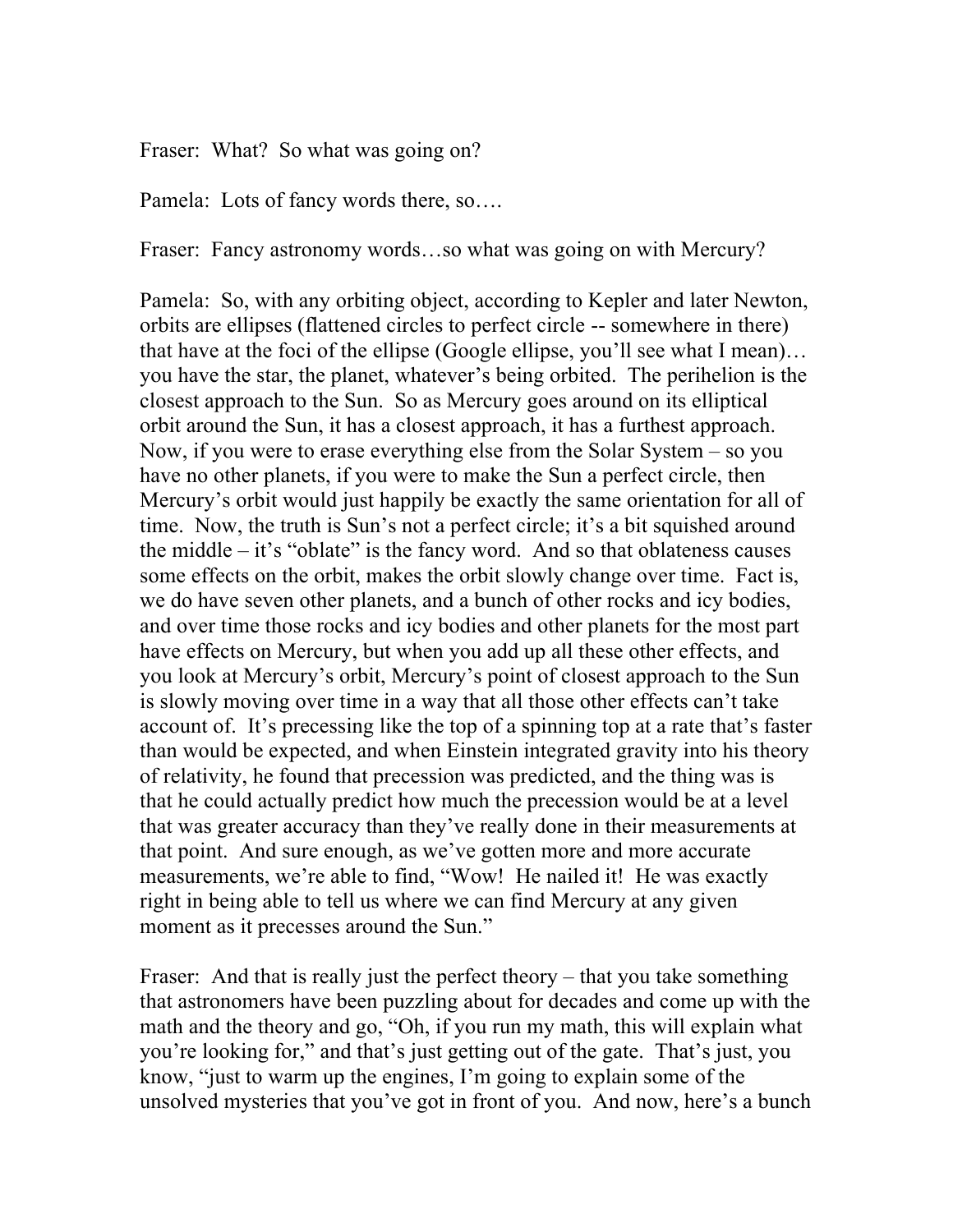of crazy predictions that didn't even occur to you that I'm about to make about the Universe, so, you know, feel free to go out and prove that those are true too." So, that's fantastic. Right, so that precession of Mercury - perfect. So, what was next?

Pamela: Well, and the thing that went in with the precession of Mercury is the exact same physics applies to Mercury going around the Sun, applies to binary stars, applies to binary pulsar systems, and we're seeing this in dramatic ways as we look at higher-massed compact objects over time. So there's a pulsar that we see…actually, it's precession is 4.2 degrees per year, so this is like high-speed precession with high-mass objects. Now the next big thing of evidence that he came up with was the deflection of light by gravitationally massive objects, so starlight getting bent around the Sun…and I have to admit, I and many other people are guilty of saying, "…and Eddington went out and showed this when he looked at the 1919 solar eclipse," and yeah, Eddington did see light bending, but the thing is people have argued over whether or not that's sufficient evidence ever since because, well, even Newton predicted that light would bend. It's the amount that it would bend, and when you look at the errors in Eddington's measurements, it's just not quite entirely conclusive, and so people are still…this is the one piece of evidence that people are still going, "OK, is it fully conclusive?" And we look at things like Einstein rings, where we don't know the mass as precisely, but we're starting to get as precise as you could hope for, not by looking at the optical light of starlight, but rather by looking at background quasars, using radio astronomy to get highly precise measurements, and with our most sophisticated radio telescopes, we're just starting to be able to say the error bars are small enough that, yes, the amount of deflection of light by massive objects does conclusively say Einstein was right.

Fraser: Right, and so this was this theory, right? That he said that we should look at gravity not as some kind of attractive force between objects with mass, that we should see it as a bending of the very fabric of the Universe, that in fact, it's this depression in the space-time. And so both massive objects and energy will follow the bended curves in the space-time caused by these massive objects, and this bending of the light that we see matches this prediction exactly, and as you said, they're still testing it out to higher and higher degrees of accuracy: "Why use a star going around the sun? Let's use a distant quasar that's been traveling for 12 billion years."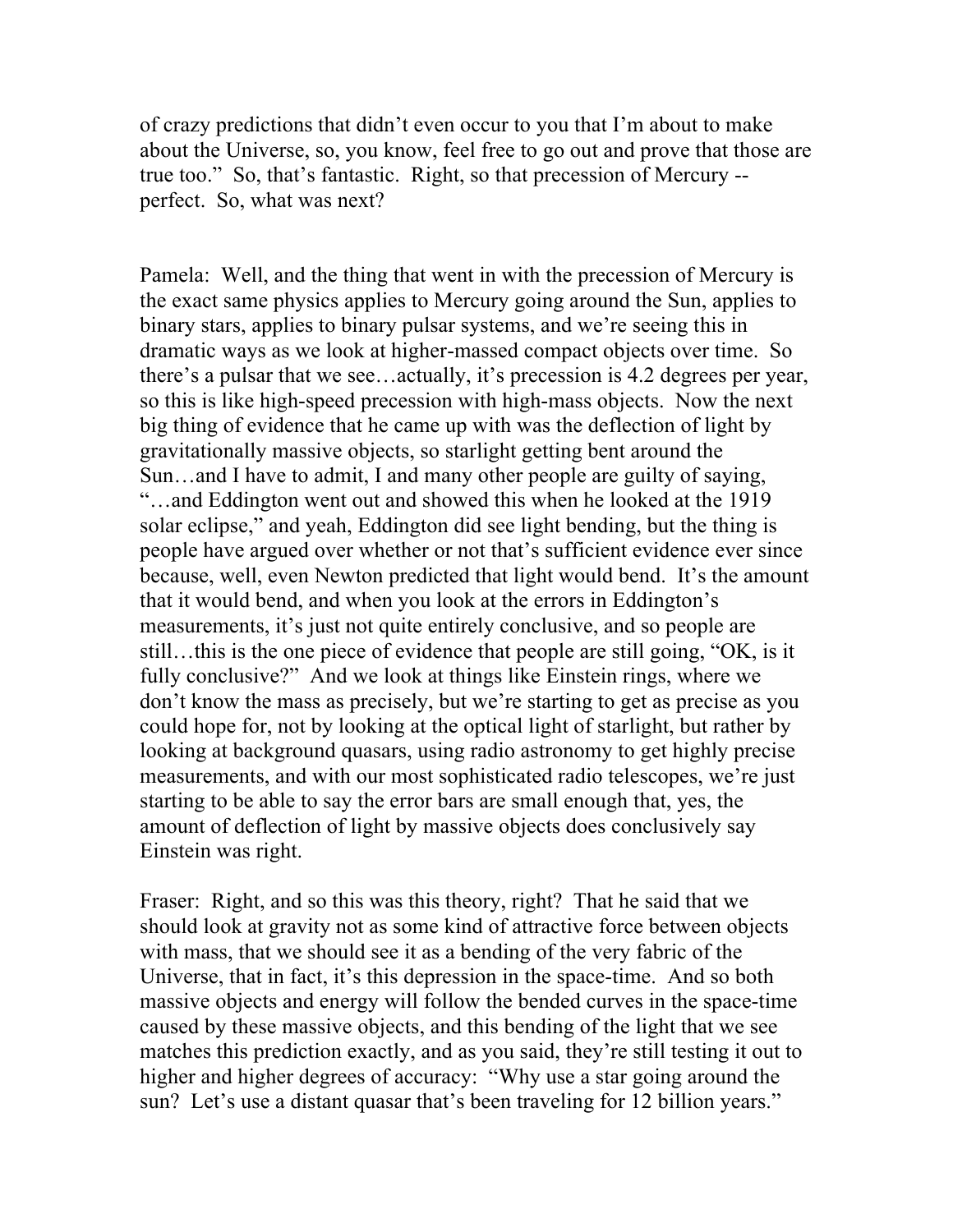Pamela: Well, you can also just get more precise measurements that way because of the radio light; it's just easier to use radar -- radio rather -- and quasars aren't moving. The problem with stars is they're orbiting the same galaxy we're orbiting, and so it's the quasars in the background that are the most non-moving things in the sky.

Fraser: OK. Cool, cool. So next…

Pamela: Gravitational red-shift.

Fraser: Gravitational red-shift...so what is that?

Pamela: This is the idea that light, as it climbs out of a gravity well, light, as it shines perpendicular to the surface of the Earth, of a black hole, of a white dwarf, of anything with gravity will lose energy as it climbs. So it climbs at the speed of light, light travels at the speed of light for all observers, but no one ever said it wasn't going to change colors in the process. So sunlight as it falls to Earth gets blue-shifted, and sunlight as it climbs out of the Sun's gravity well gets red-shifted, and that's all well and good, but it's kind of hard to measure. So the key experiment was actually done at Harvard, and the place where it was done still exists, and if you go wandering the Harvard physics department with the right person in hand, they'll point it out to you. There's a tower there where they shined (or more or less emitted) gamma ray energy up the tower, and they measured the slight change in color of that light that was a result of climbing up the Earth's gravity well, and this is something that…what's neat about it is one of the problems with light getting off of a black hole is it not only can't go fast enough, but it actually gets red-shifted into oblivion.

Fraser: Right, so you can imagine astronomers now have demonstrated this in all kinds of different ways. I mean, they demonstrate it from light coming from different quasars, light coming from planets, from stars, from neutron stars, and all the different kinds of radiation, and they are able to make these predictions again and again and again -- so that's a good one.

Pamela: Yeah, so the more high-mass objects we look at, the more we're able to see that this is really going on out there.

Fraser: Really cool. OK, so that's three so far? Any more?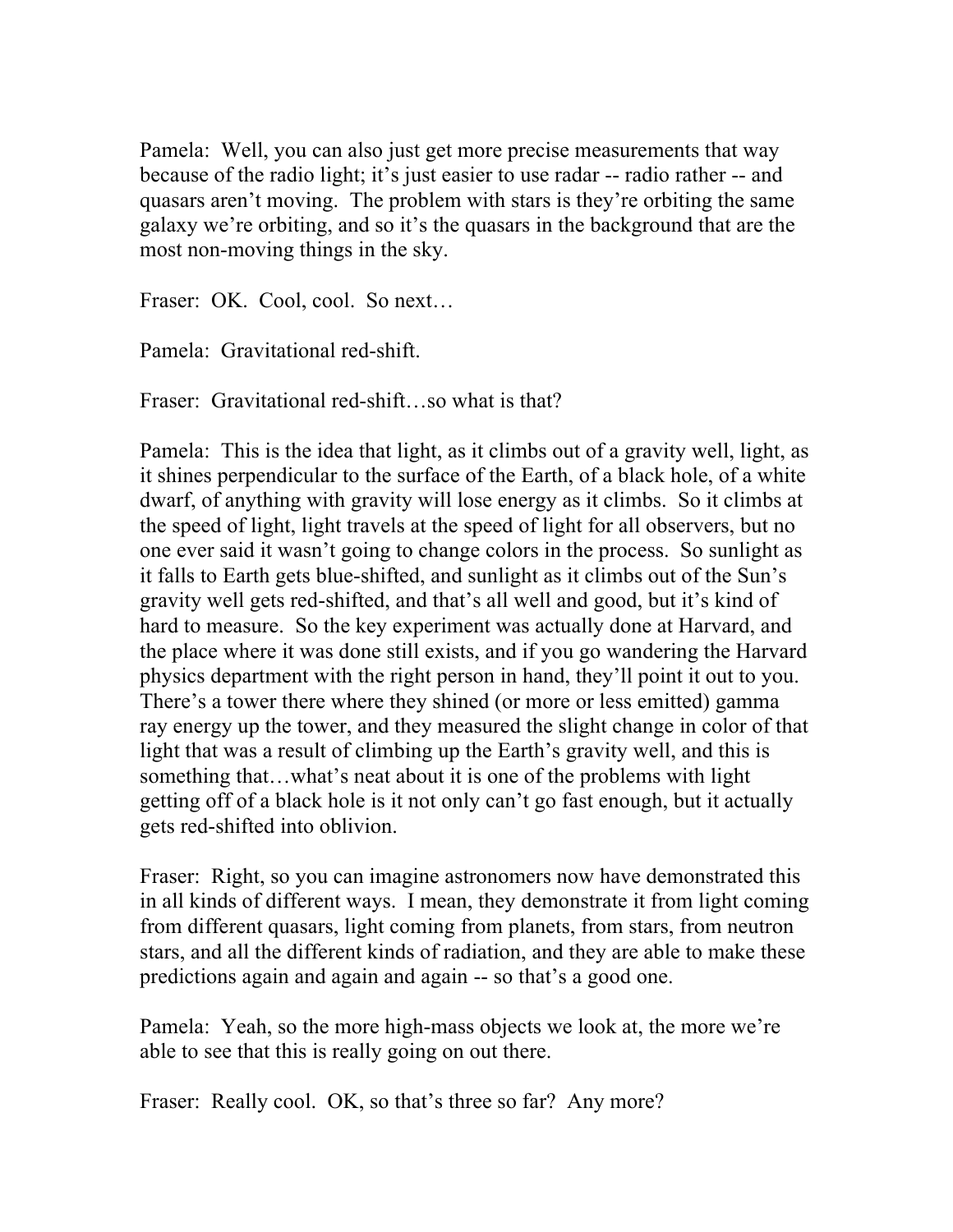Pamela: Um…yeah. So…

## Fraser: Hit me!

Pamela: So then we have frame dragging, which is one of my favorite ones. So this is the idea that a rotating body actually rotates the space-time continuum around it, and that the way time passes, the way your energy changes (depending on which direction you're going around an object) is measurable in terms of there's differences depending on the direction you go in. So the Gravity Probe B is actually *the* way we finally said, "Yes, there is frame dragging!" There'd been earlier experiments. We'd launched the Lego satellite, looking to try and measure it using that, wasn't entirely conclusive; we'd seen some evidence from the Mars Global Surveyor as it orbited Mars, but it was finally when we launched Gravity Probe B with its extremely precisely made balls in its gyroscope that we were able to by looking at how over time those spinning gyroscopic balls changed, we were able to see, "Yes, the changes are what was predicted by frame dragging." This is just one of those awesome things that we have to take into account when we measure things. They actually did it relative to the star IM Pegasus. They measured the alignment of the gyroscopes relative to a star, and it builds up over time, so what they were able to see was a change that added up to 37 milliarcseconds over the period of the experiment.

Fraser: So, just to understand this correctly, you've got the satellite, you launch it in space, you spin up these gyroscopes so that they are perfectly aligned with this star, and then you have the spacecraft going around the Earth in such a way that if there was no such thing as frame dragging, then you could go a million years and these gyros would still be perfectly lined up with this star, but instead because the Gravity Probe B spacecraft is moving through the Earth's gravity field, and the Earth is turning, you get this change in the orientation that comes purely from the way the Earth's gravity is warping space-time. Did I get that right?

Pamela: Yeah, now it's not that you have the pull of the rotation lined up with the star. You're looking at how the motion of objects change relative to the star, but yeah, it's…we actually see these differences over time, and it's really kind of cool.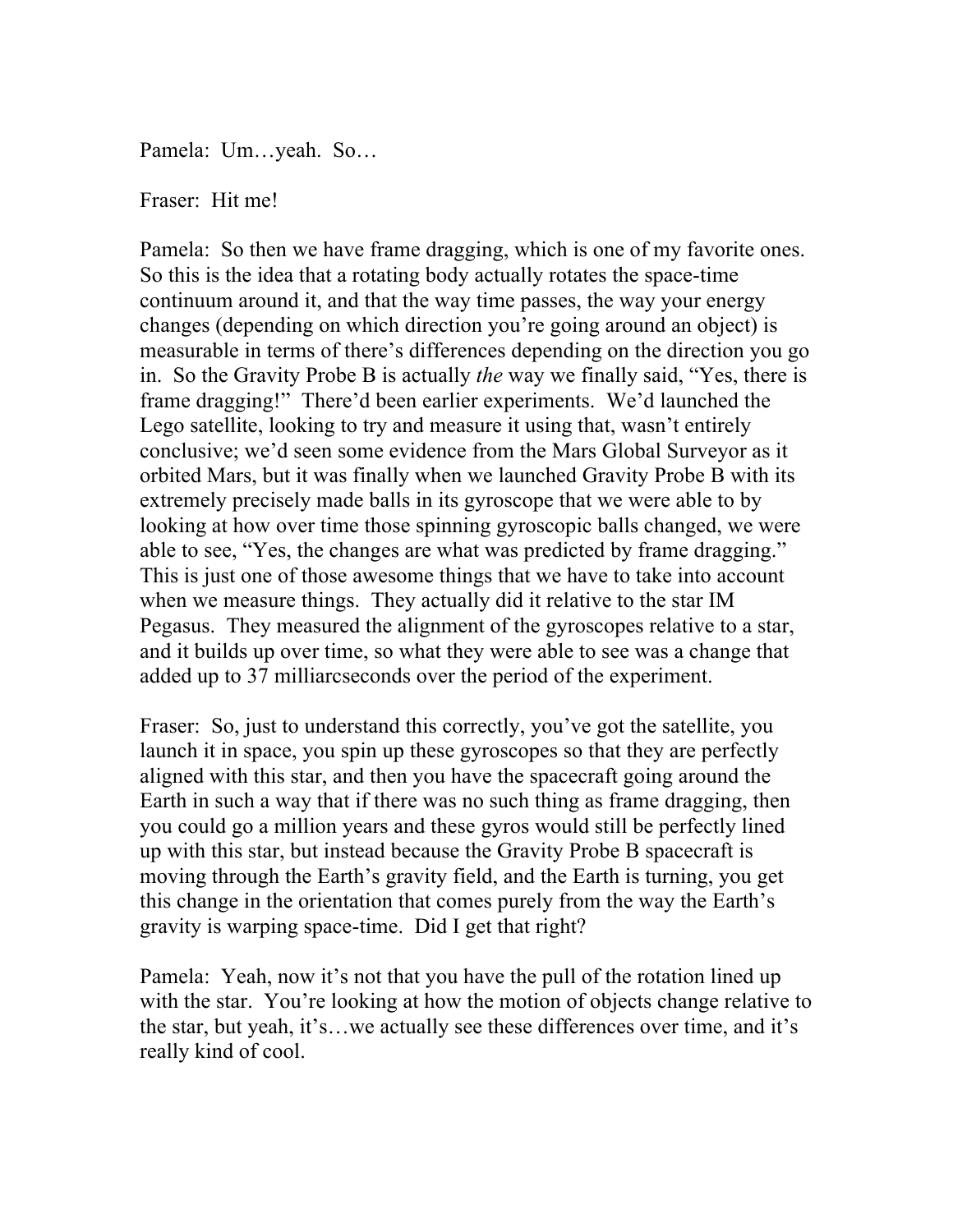Fraser: That is really kind of cool. What was that? Four? I think there's more.

Pamela: Well, we also have gravitational waves.

Fraser: Gravitational waves, right, and we've done whole shows on this. Gravitational waves – this is the idea that massive objects, as they move through space, should actually send out waves that stretch and contract space-time itself as they emanate out from the object, and the more mass of the object the more violent the events, the bigger the gravitational waves that we should detect. So, he made this prediction, and we still aren't entirely sure that they're there, right?

Pamela: So this is one of those things where we've actually given a Nobel Prize out for this one.

Fraser: That's got to count for something.

Pamela: What we've seen is, again, you go back to the idea that given Newtonian physics, you have two objects orbiting each other, they will continue to orbit each other forever at the same distance assuming there's no frictional effects, no external forces, no mass transfer, so you have two noninteracting objects with no external forces orbiting one another and they'll happily just keep doing that. Now, the reality is that when we look at highmass objects orbiting each other, when we look at pairs of pulsars, when we look at white dwarf/black hole systems, any combination of white dwarf, neutron star, black hole, we start to see their orbits are changing, their orbits are getting closer, they're decaying over time. It's not due to an external force, it's not due to friction, it's not due to mass transfer. It's due to energy being radiated away from gravitational waves. Now, what we haven't detected yet is those waves propagating through space. We've seen the energy they give off, but the much-sought reality is as those gravitational waves propagate through space, they should actually, in the direction they're propagating, cause objects to temporarily get closer and further apart, and this is where devices have been built. There's several laser interferometers on the planet Earth that have been set up in giant triangles, where we'd expect that you'd see at one set of these interferometers, the distance getting closer and then further, and then at a speed-of-light-traveling-that-distance time later, we'd see the same thing at one of the other detectors, and we just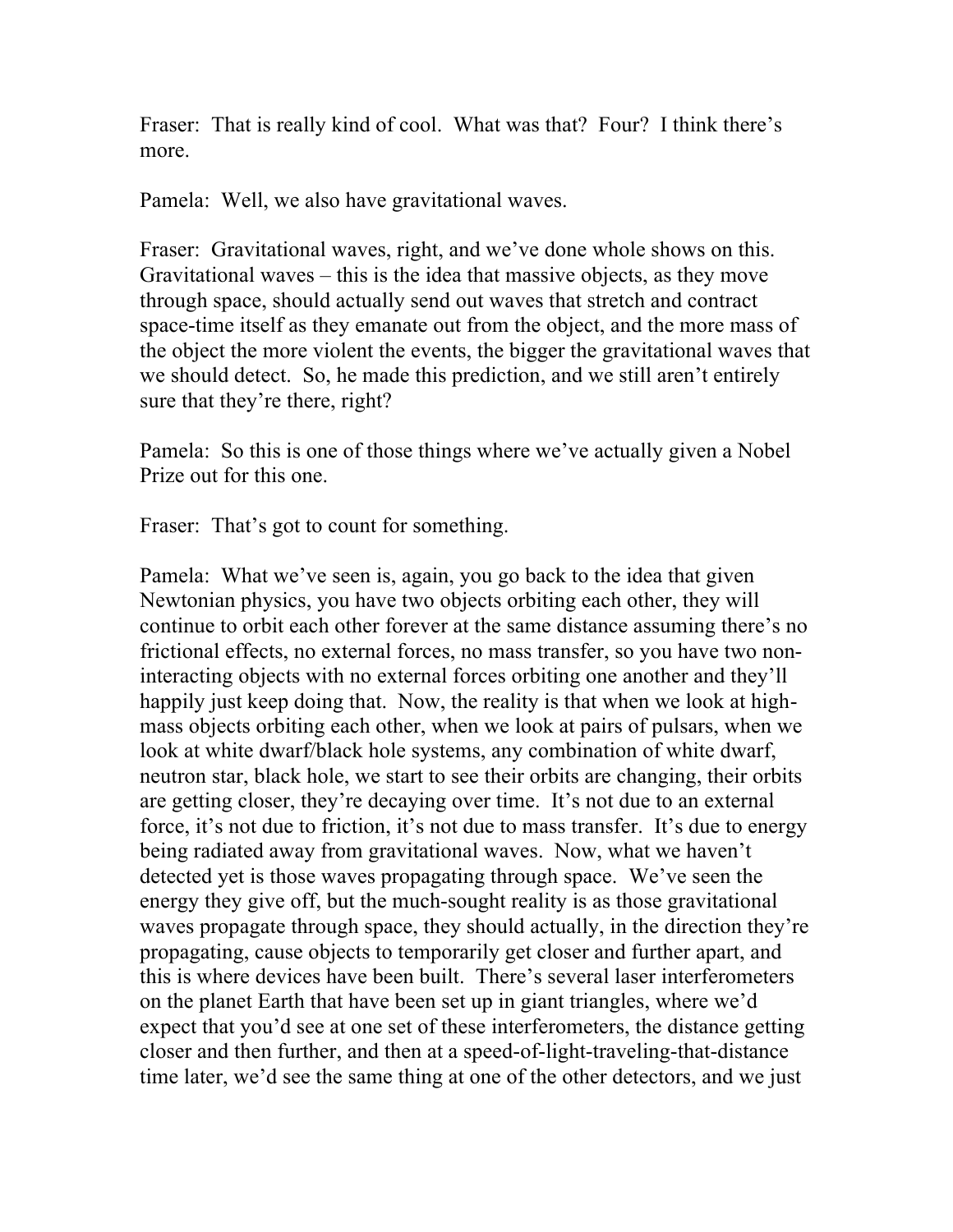haven't seen it yet. And partially this is because, well, things like the UPS truck can get detected as well, so there's a lot of background noise.

Fraser: Right. Right, but I think that the…I mean, I think people have known that a ground-based method of detecting this is not great. The way to do it is to launch spacecraft and have them keep track of their distance to each other, and then we'll know with a higher degree of accuracy. And you're kind of waiting for great, big violent events to happen nearby, and so you might not get enough of them. So, again, you don't get enough chances of detection, so this comes down to really the quality of experiment, and we're still waiting for the funding and for the approval for people to launch the spacecraft that will actually make this detection. And will that be it? Will that be the final prediction made by Einstein to be experimentally tested?

Pamela: That's really the last one that people are really waiting for is gravitational waves, and LISA is the mission that is currently somewhat undead with NASA -- neither completely canceled nor actually funded to be built. It's a set of three spacecraft that shoot lasers between one another to measure their separation and look for that change in distance that comes from a gravitational wave passing over them. So hopefully, we'll get there.

Fraser: So, one questions though: you said that the energy gets lost. Where does it get lost *to*?

Pamela: It gets lost from the system. So the way to think of it is as a candle burns, it gives up its chemical potential energy to the room around it in the form of transfer of infrared radiation to the air molecules around it. So the candle is losing energy to the room. In the case of binary star systems, they're giving up their gravitational energy and radiating it through space, and that energy's radiating away and nominally changing the distance between things as it goes.

Fraser: Right. Across the whole Universe…

Pamela: So the Universe is conserving energy, but the star system isn't.

Fraser: That's really cool. So the next time someone tells you that they think Einstein was wrong, hold up eight fingers and have them run through the three special relativity and the five general relativity predictions that